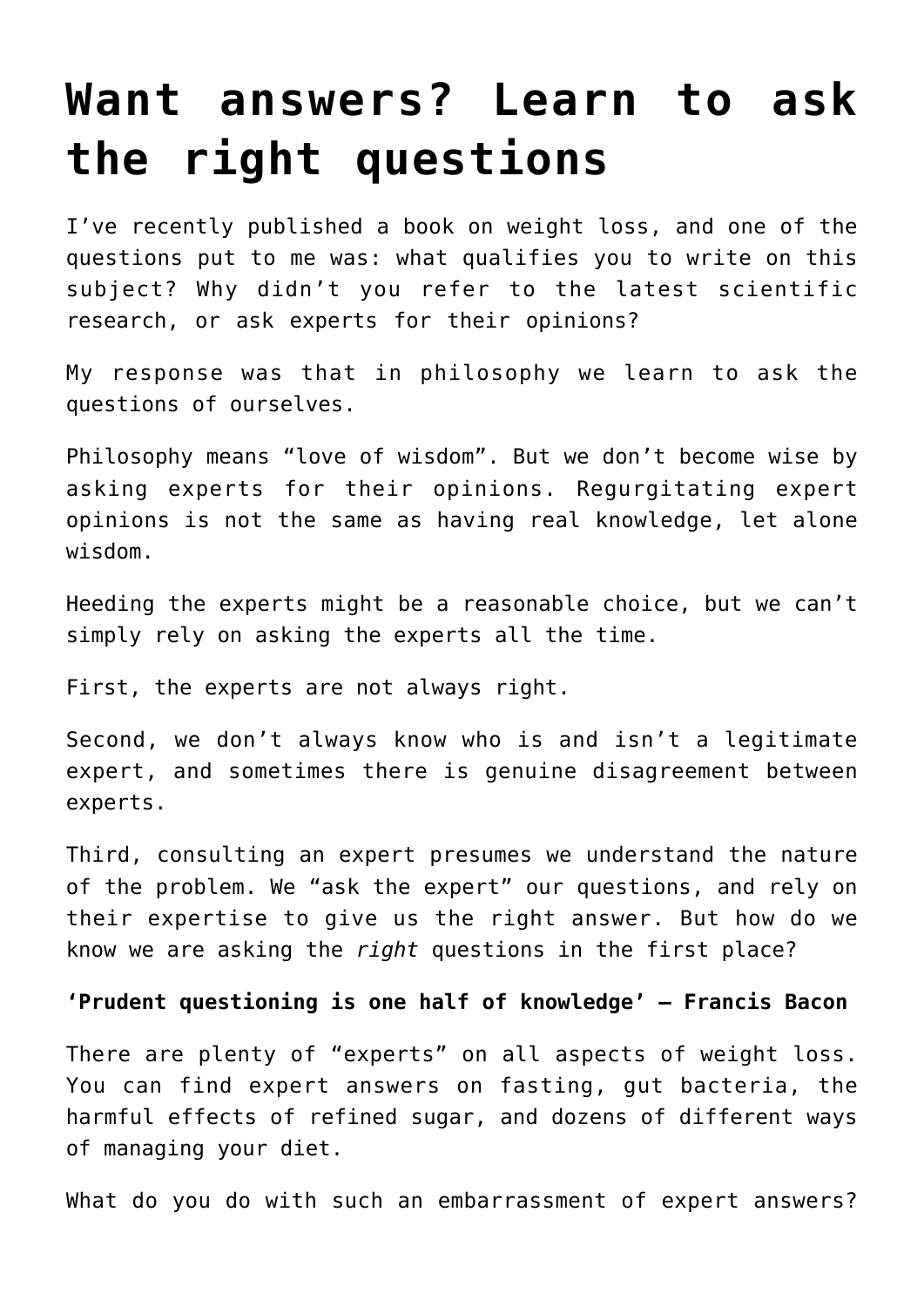You take a closer look at the question you are asking.

Philosophy is all about asking the right questions. Philosophers are united in their efforts to find the right questions, even if they arrive at different answers.

At university, we learn to question by reading the works of past philosophers and seeing the questions that captured their attention and how they sought to answer them.

We ourselves are then questioned and challenged on our beliefs and opinions, and our answers are scrutinised and criticised by our teachers and our peers.

Together, these efforts reveal to us possibilities we have overlooked and assumptions or prior beliefs we have taken for granted.

We learn to question our convictions and our opinions, not for the purpose of tearing them down, but to test them. We seek to know whether our knowledge is real.

## **Working backwards**

Most people move forward on the basis of their opinions. They act on what they "know". But philosophers work backwards. They start with what they believe to be true, and ask "how do I know this?" even venturing to ask "what does it mean to know something in the first place?"

This kind of doubt makes people uncomfortable. But discomfort is often a sign that our opinions are not based on anything substantial. It's not easy to admit to yourself that your hallowed opinions were received unquestioningly from the media, from friends or from society more generally.

Philosophy courses and introductory materials are valuable because they expose us to questions and ideas that may challenge or defy our own unexamined opinions – opinions that might otherwise never be challenged.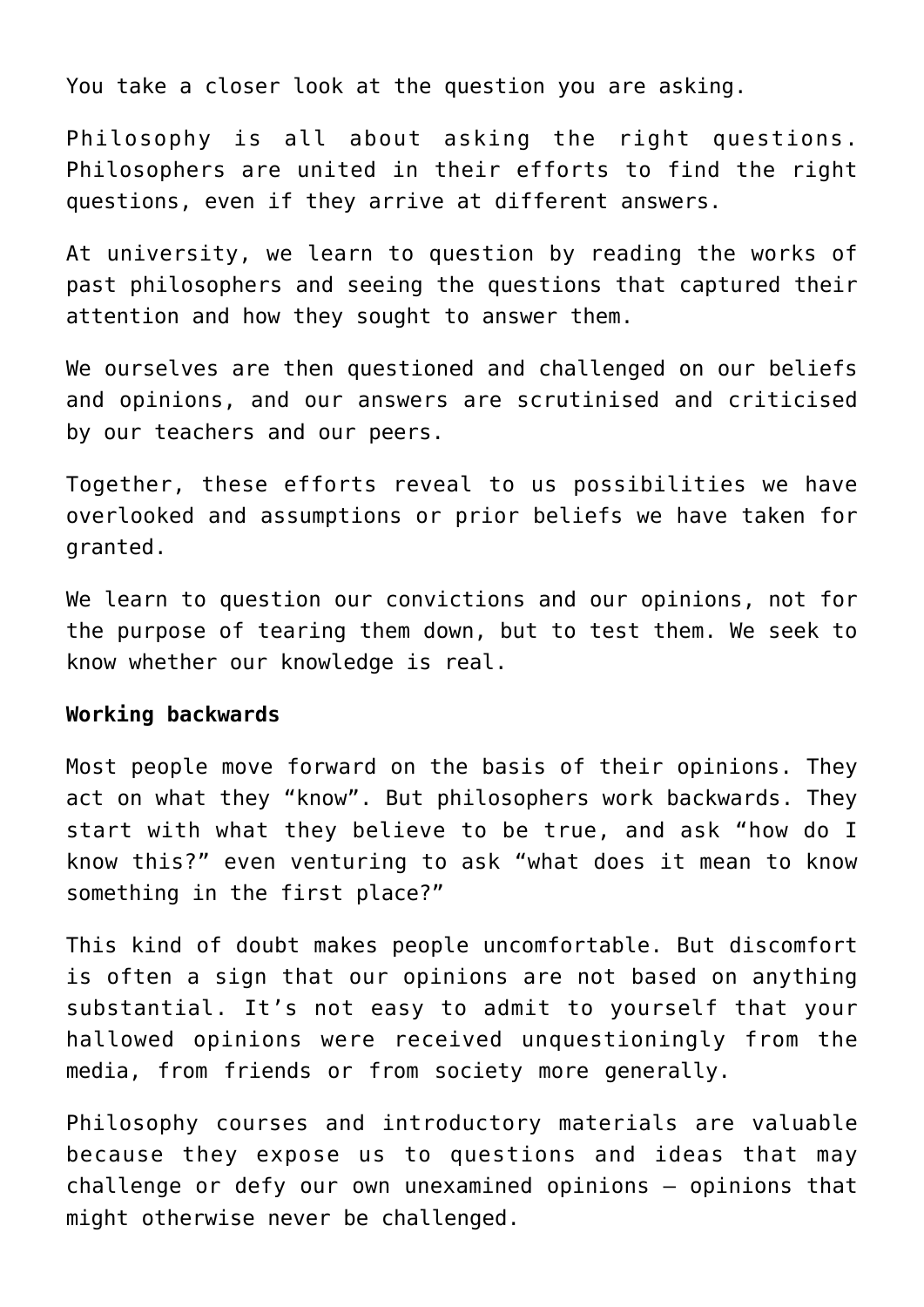The goal of such materials is not (or should not be) simply to replace one set of opinions and beliefs with another. Rather, the benefit of exposure to unfamiliar or contrary arguments and claims is that they give us an opportunity to examine the basis of our beliefs.

Without this opportunity, most of us will go through life clinging to the opinions we have unconsciously developed.

#### **How to question**

Long exposure to argument, counter-argument and the rational scrutiny this implies, develops in the philosopher a seasoned anticipation of the possibilities and perils surrounding any question or statement of fact.

Like a skilled craftsman, the philosopher looks at a problem with knowledge and experience of what such projects usually entail.

When it comes to applying the philosopher's skills, the process is steady, careful, and methodical.

Being overweight is not the kind of "big" problem philosophers usually deal with. But if you hope to solve such a problem in your own life, the philosopher's skills will help you first and foremost in identifying the right question.

"How can I lose weight?" might be the burning question that comes to mind, but that doesn't mean it is the right question to ask or answer.

Most of us "know" how to lose weight, after all. We just have to consume less energy than we expend.

Yet that answer would not satisfy most people. So at this point a philosopher might suspect you are asking the wrong question.

How do we find the right question? How do we, as Bacon put it,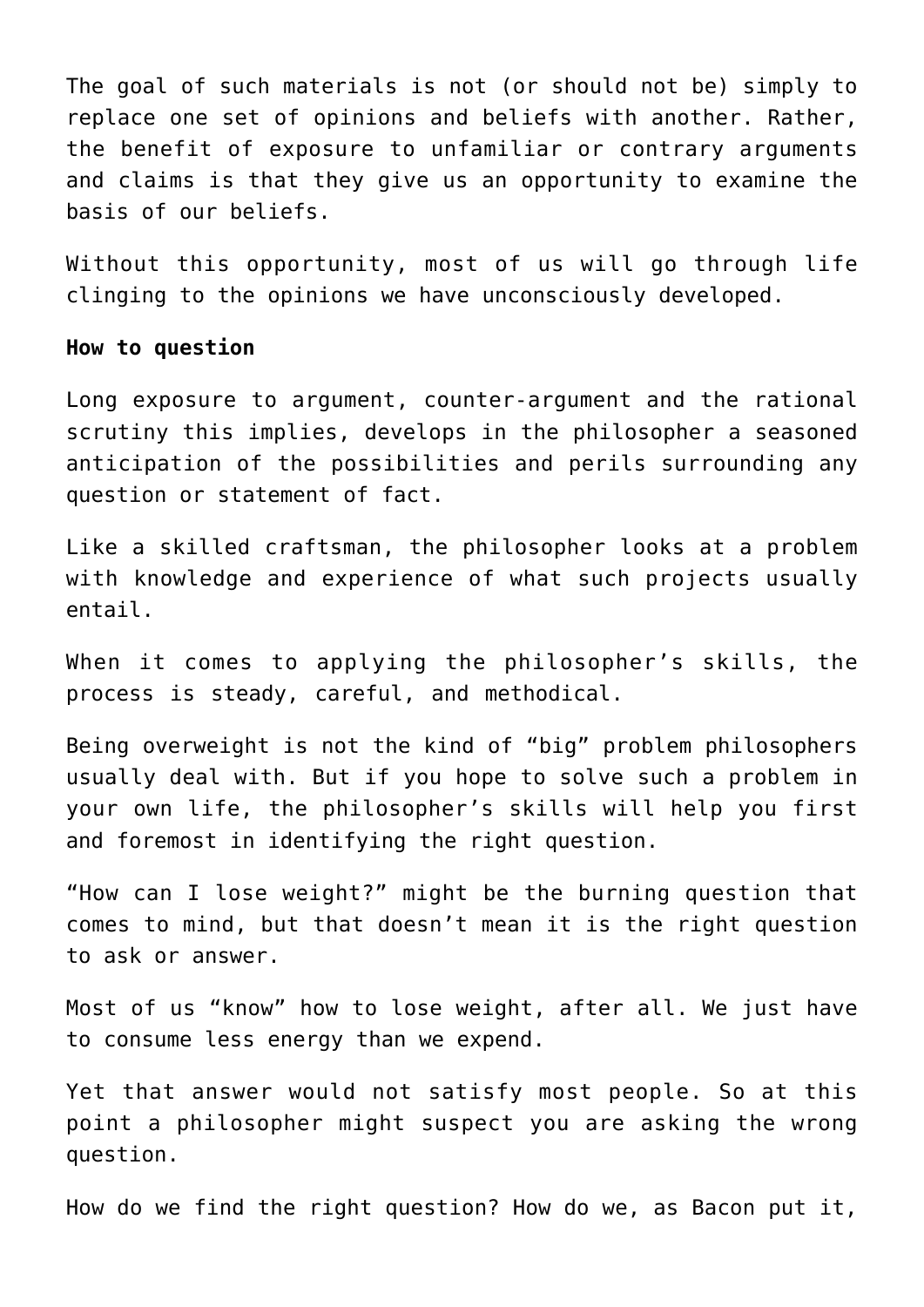question *prudently*?

Reading the works of past philosophers shows that they spend a lot of time *describing* situations and problems prior to asking their questions.

In other words, they provide *context* to their questions. Rushing out and asking "what is the meaning of life?" presumes too much. It presumes we all know what the question means by "meaning" and "life".

A philosopher will take the time to describe what is meant. They might say

"We experience this thing we call 'life', but which we could also call 'reality' or 'existence'. And this thing we call 'life' often feels as though it ought to have some kind of meaning or purpose, in much the same way that our actions within life often have their own, more modest, meaning or purpose. I boil the kettle because I want to make a cup of tea. I invite friends over for tea because I enjoy their company. Does *living* itself have an analogous purpose?"

That, by the way, is just a start to finding the right question to ask.

A philosopher glancing at that text will see many questions hidden within it: are there other ways to define or construe "life" and "meaning"? Are the examples of boiling a kettle and inviting friends over really analogous to one another, let alone to "life" which is not, after all, an action we perform intentionally? Are purpose and meaning really the same thing? And so on.

Likewise a philosopher might ask you to describe your circumstances regarding being overweight, instead of rushing into what *you think* is the pertinent question of "how".

## **Don't rush to judgement**